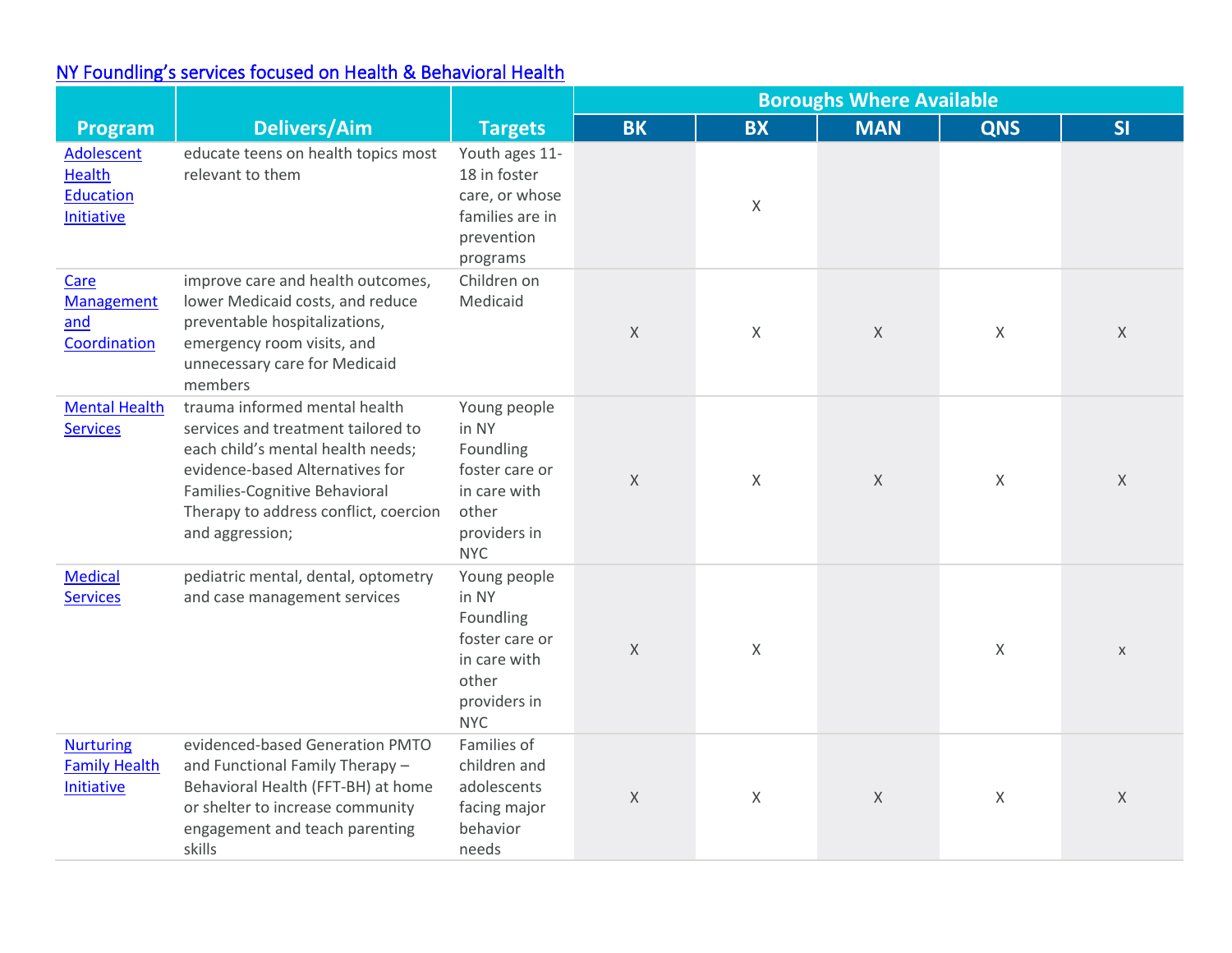|                                                                            |                                                                                                                                                                                                                          |                                                                                                    | <b>Boroughs Where Available</b> |           |            |            |          |
|----------------------------------------------------------------------------|--------------------------------------------------------------------------------------------------------------------------------------------------------------------------------------------------------------------------|----------------------------------------------------------------------------------------------------|---------------------------------|-----------|------------|------------|----------|
| Program                                                                    | <b>Delivers/Aim</b>                                                                                                                                                                                                      | <b>Targets</b>                                                                                     | <b>BK</b>                       | <b>BX</b> | <b>MAN</b> | <b>QNS</b> | SI       |
| Partnership to<br>Improve<br>Community<br><b>Health</b><br><b>Outcomes</b> | evidence-based Functional Family<br>Therapy - Behavioral Health (FFT-<br>BH) provided at home or in the<br>community to promote proactive<br>symptom management and reduce<br>the need for emergency medical<br>services | Insured<br>children and<br>young adults<br>who struggle<br>with health<br>and behavioral<br>health | $\times$                        | X         | $\times$   | X          | $\times$ |
| <b>School Based</b><br><b>Mental Health</b><br><b>Services</b>             | conduct ongoing review of<br>participating students and work with<br>the school to develop and monitor<br>intervention plans for in-school<br>counseling as well as referral to<br>community-based services              | NYC public<br>high school<br>students<br>identified as<br>high<br>behavioral or<br>social risk     |                                 | X         | $\times$   | $\times$   |          |
| <b>School</b><br>Response<br><b>Teams</b>                                  | train educators to respond to<br>student mental health needs,<br>increase access to community<br>resources, provide crisis intervention<br>and prevention activities                                                     | NYC public<br>middle schools                                                                       | $\times$                        |           |            |            | $\times$ |
| <b>Supportive</b><br><b>Housing</b>                                        | provides counseling, teaches<br>individual responsibility and<br>connects participants to education<br>and employment                                                                                                    | 18-25 year-<br>olds aging out<br>of foster care<br>or at risk of<br>homelessness                   | $\times$                        |           |            |            |          |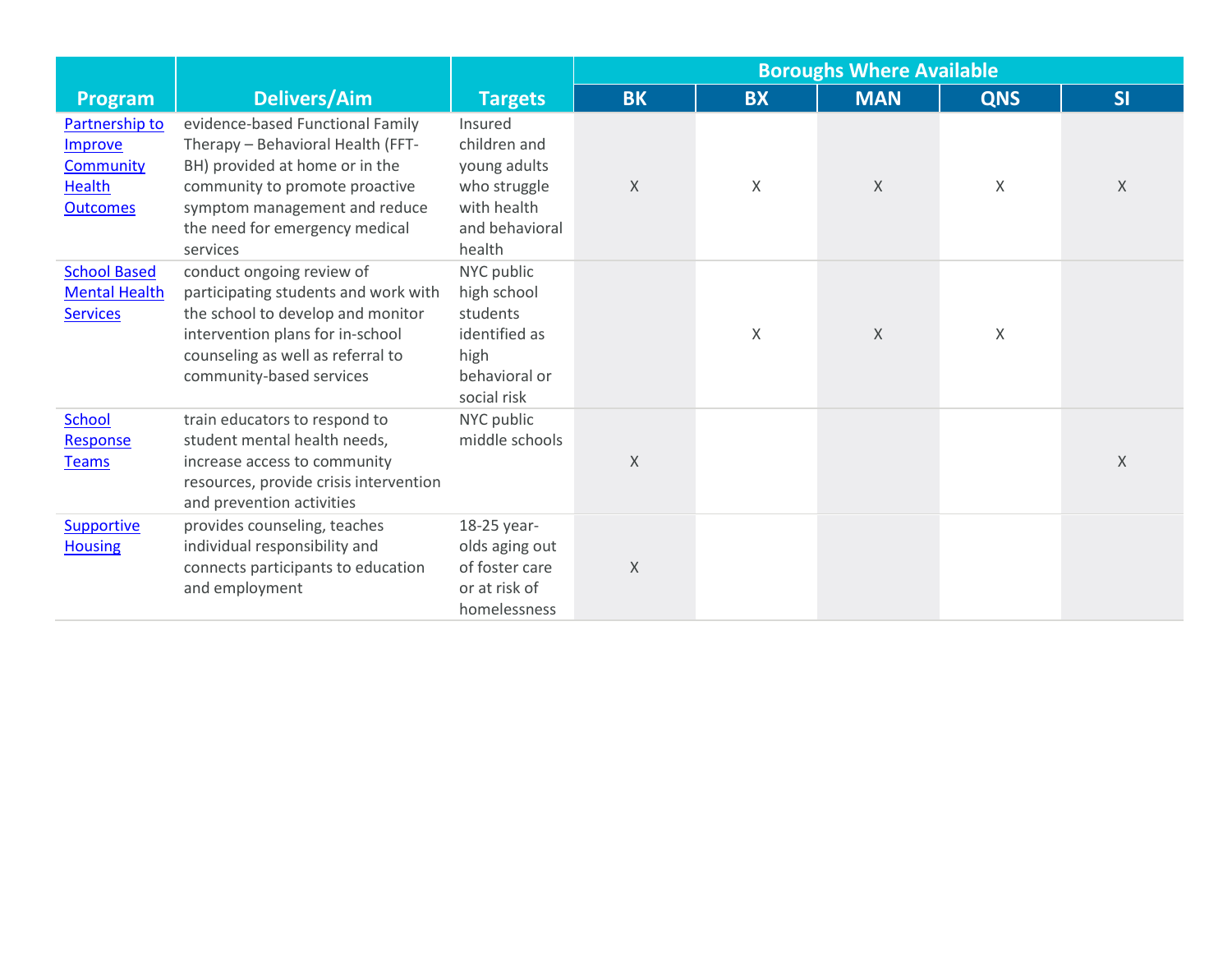## NY Foundling's [services focused on Child Welfare](https://www.nyfoundling.org/what-we-do/our-programs/child-welfare/yvlifeset/)

|                                                                     |                                                                                                                                                                                                      |                                                                                   | <b>Boroughs Where Available</b> |           |             |              |    |  |
|---------------------------------------------------------------------|------------------------------------------------------------------------------------------------------------------------------------------------------------------------------------------------------|-----------------------------------------------------------------------------------|---------------------------------|-----------|-------------|--------------|----|--|
| Program                                                             | <b>Delivers/Aim</b>                                                                                                                                                                                  | <b>Targets</b>                                                                    | <b>BK</b>                       | <b>BX</b> | <b>MAN</b>  | <b>QNS</b>   | SI |  |
| <b>Child Abuse</b><br>Prevention<br>Program<br>(CAPP)               | utilizes life-sized puppets to educate<br>kids about how to prevent and<br>report child abuse; offers training to<br>school counselors and social<br>workers, and parents                            | children ages<br>$8-9;$<br>educators;<br>parents                                  | $\chi$                          | X         | $\chi$      | $\mathsf{X}$ | X  |  |
| <b>Community</b><br>Partnership<br>Program                          | network of community residents,<br>local community groups, service<br>providers, and our local<br>government aiming to weave a<br>safety net for families                                            | All community<br>members, but<br>especially<br>children and<br>families           |                                 |           |             |              | X  |  |
| <b>Crisis Nursery</b>                                               | provides respite care and a safe<br>environment for children while<br>parents respond to crises; connects<br>families with community resources<br>to address factors associated with<br>their crisis | Children and<br>families in<br>crisis                                             | $\times$                        | $\times$  | $\mathsf X$ | $\times$     | X  |  |
| <b>Families</b><br>Aligned to<br><b>Stay Together</b><br>(FAST)     | evidence-based Multisystemic<br>Therapy for Child Abuse and Neglect<br>(MST-CAN) provides intensive<br>therapy to families to help keep<br>families together                                         | Families where<br>foster care<br>placement is<br>imminent                         | $\chi$                          |           |             | $\mathsf{X}$ |    |  |
| Family<br><b>Services for</b><br><b>Deaf Children</b><br>and Adults | Caseworkers fluent in ASL meet with<br>families to develop strategies to<br>strengthen the family system and<br>increase access to supports.                                                         | Deaf or Hard<br>of Hearing<br>children and<br>adults                              | $\mathsf X$                     | $\times$  | $\chi$      | $\sf X$      | X  |  |
| <b>Families</b><br><b>Stronger</b><br><b>Together</b>               | utilizes evidence-based Functional<br>Family Therapy - Therapeutic Case<br>Management (FFT-TCM) to help<br>families communicate and stay<br>together                                                 | families<br>required to<br>undergo court-<br>ordered<br>supervision               | $\times$                        | X         | $\chi$      | $\sf X$      | X  |  |
| <b>Foster Care</b>                                                  | places children with a relative or<br>foster family to keep them safe;<br>utilizes evidence-based interventions<br>proven to support happy, healthy<br>and functioning families                      | children<br>referred by the<br>Administration<br>of Children's<br><b>Services</b> | $\mathsf X$                     | X         | $\chi$      | $\mathsf{X}$ | X  |  |